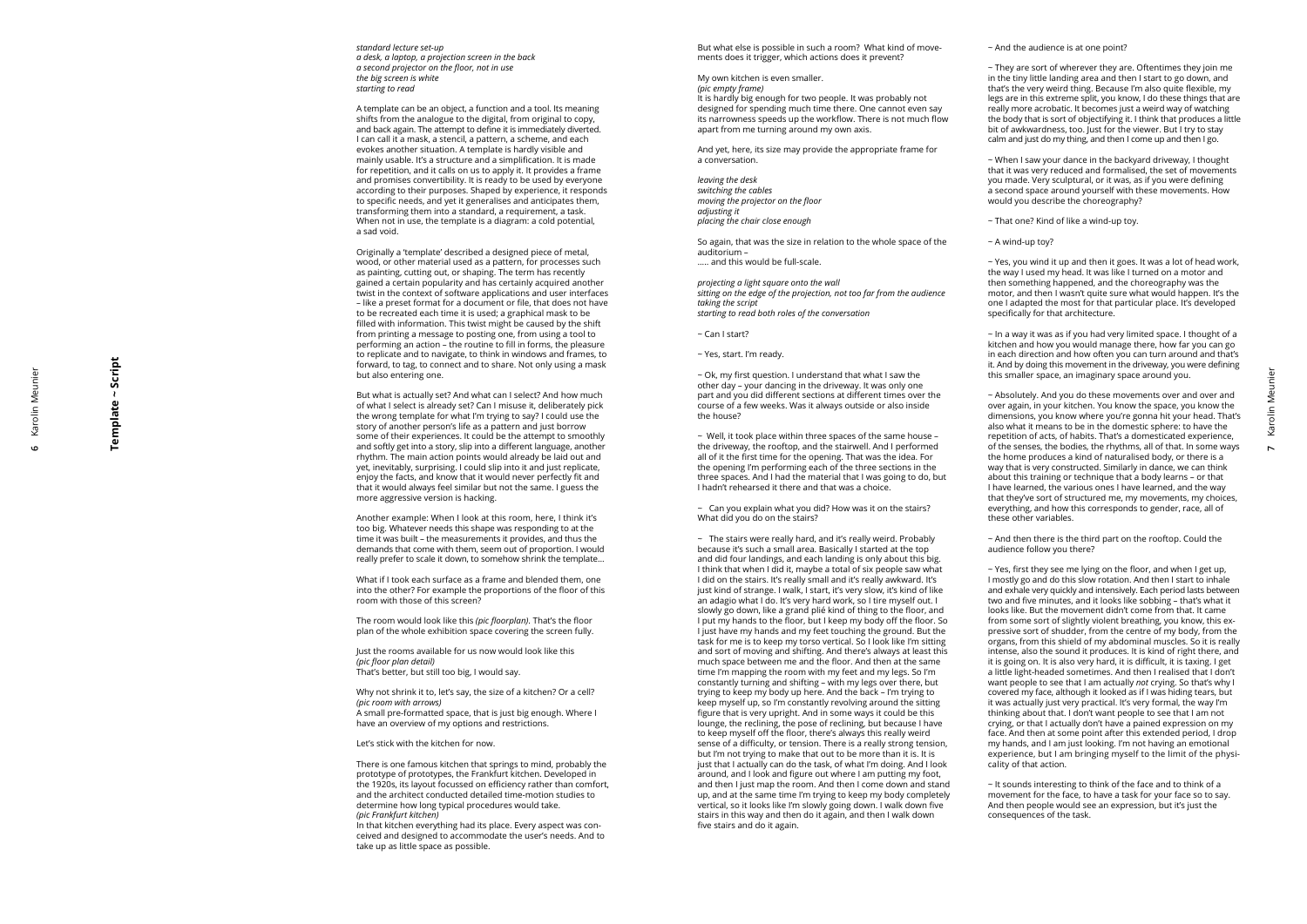~ There are a number of pieces where I obscure my face, play with my face in some kind of way. That's a big question for performers: What do you do with your face. What do you do with your face? So on one level I've worked with things like wigs or hats, that take away my features, move the face to a diferent part of the body basically. And then, on the other level, there is the space. And it's challenging, because I also like to expand and contract my body, not as a movement itself, but to make my body look bigger than it is or look smaller than it is.

~ How do you do that, for example?

~ I don't know. Dancers don't even talk about it, but that's what you are doing. Well, you have to, you have to project or extend, and you are making your body look bigger than it is. You're shapeshifting.

*placing microphone + paper on the foor the hands are placed in front of the face getting up walking in the light to the projector moving it with foot walking to the edge of the stage turning around bringing hands down walking back, getting mic + paper walking to the projector again and reading*

Ok, I understand this gesture, the hands covering the face. The dancer said she shifted the attention to another part of the body. She shifted the face to the torso, in a way, to the stomach, to the contraction and the sound it produced. The face is obscured in order to prevent people from observing whether a person is crying or not and at the same time sug gesting that she is crying, because she is hiding her face.

It still can be identifed as a formalised movement. The hands are placed parallel to the face, they are used to shift the point of gravity of the viewer's gaze, the main coordinate for their attention. The hands are blocking the view of the facial ex pressions. They are set in like a shield that is neither neutral nor expressive.



It's a familiar gesture: Someone's hiding their face out of shame, making their face unreadable. Like a child who tries to disappear by placing both hands in front of its eyes, feel ing invisible by not seeing who's looking at them. It's a kind of camoufage in the belief that the hands can be used as a prop, like a curtain or a magic cape, as if this part of the body would more easily serve as a disguise and would blend in with the environment. A relatively featureless mask would have had a comparable efect. It is like a device for removing the actor as a person and for entering the environment of the stage.

In this sense the mask is a template: designed and determined by the play. It is made to be repeatedly used and recognised – no matter how formalised or complex its features are sup posed to be, or whether it would be activated by one particular person or an infnite number of users. It's a form of abstrac tion for the sake of reproduction. And it allows the wearer to play out a particular position in a larger structure. Because the mask, in the broadest sense, being a second face – or skin – is also a tool to act with or speak through.

So what's interesting is not to measure or judge the extent to which a situation is set, but rather to observe and recognise the diferent stages of preformation one encounters and traverses. I can think of the template – or the fgure performed within the template – as a concrete, yet codified object, put into action for and being in fux between performer and spec tator. It can be mixed up, reformatted, decomposed, it can be

applied anonymously, it can grow into the skin. I can confrm the template until it hurts and make you watch. I can design a non-functional, non-efficient pattern and follow it. I can transform my body in a way that looks weird. I can insist there is no one behind my hands and thus you can't take them away. I can gradually or partially replace myself, rearrange the image of another self and rely on the template as an agent to display whatever it happens to produce.

## *Template*

Performance von Karolin Meunier, Hamburg 2016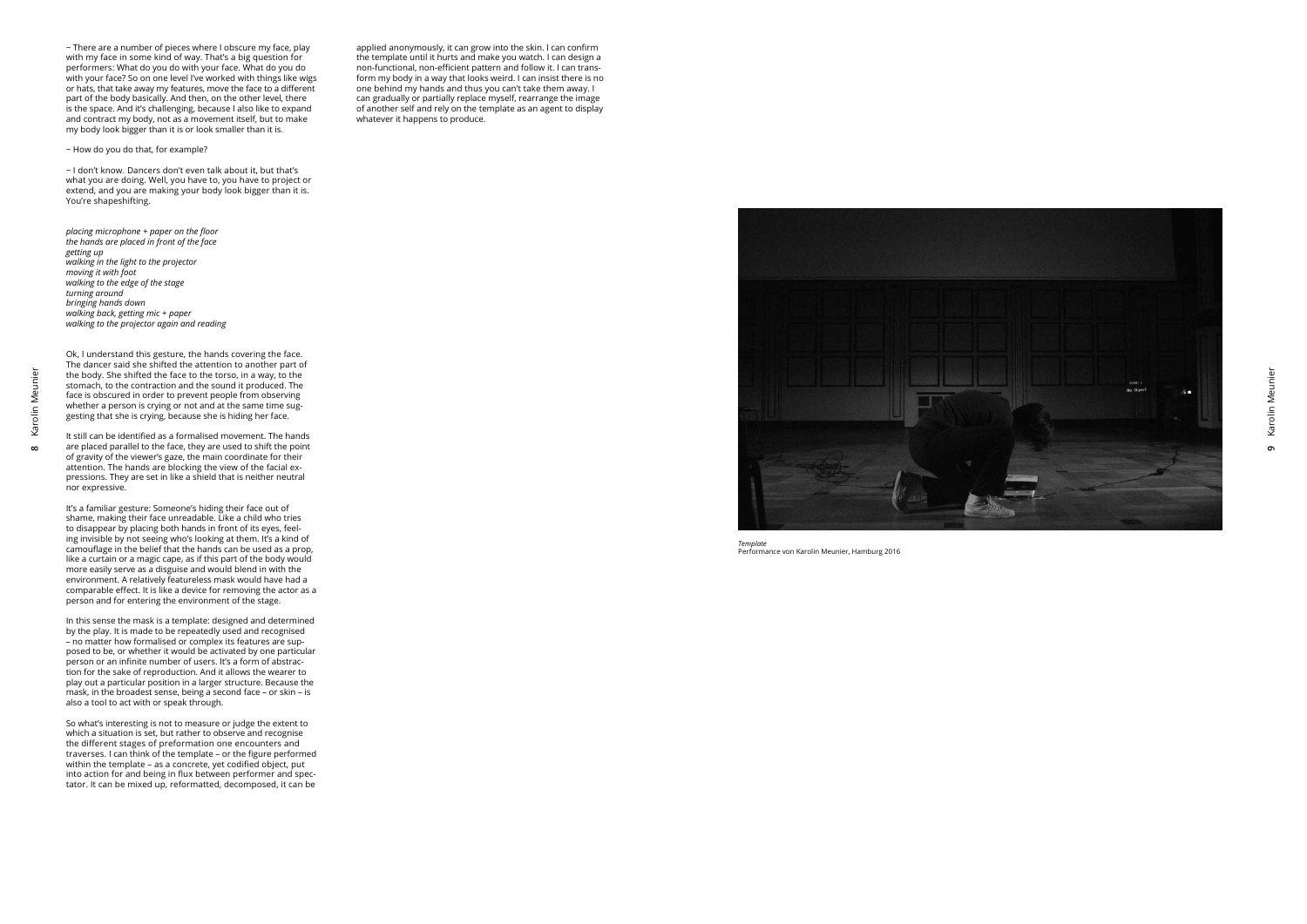

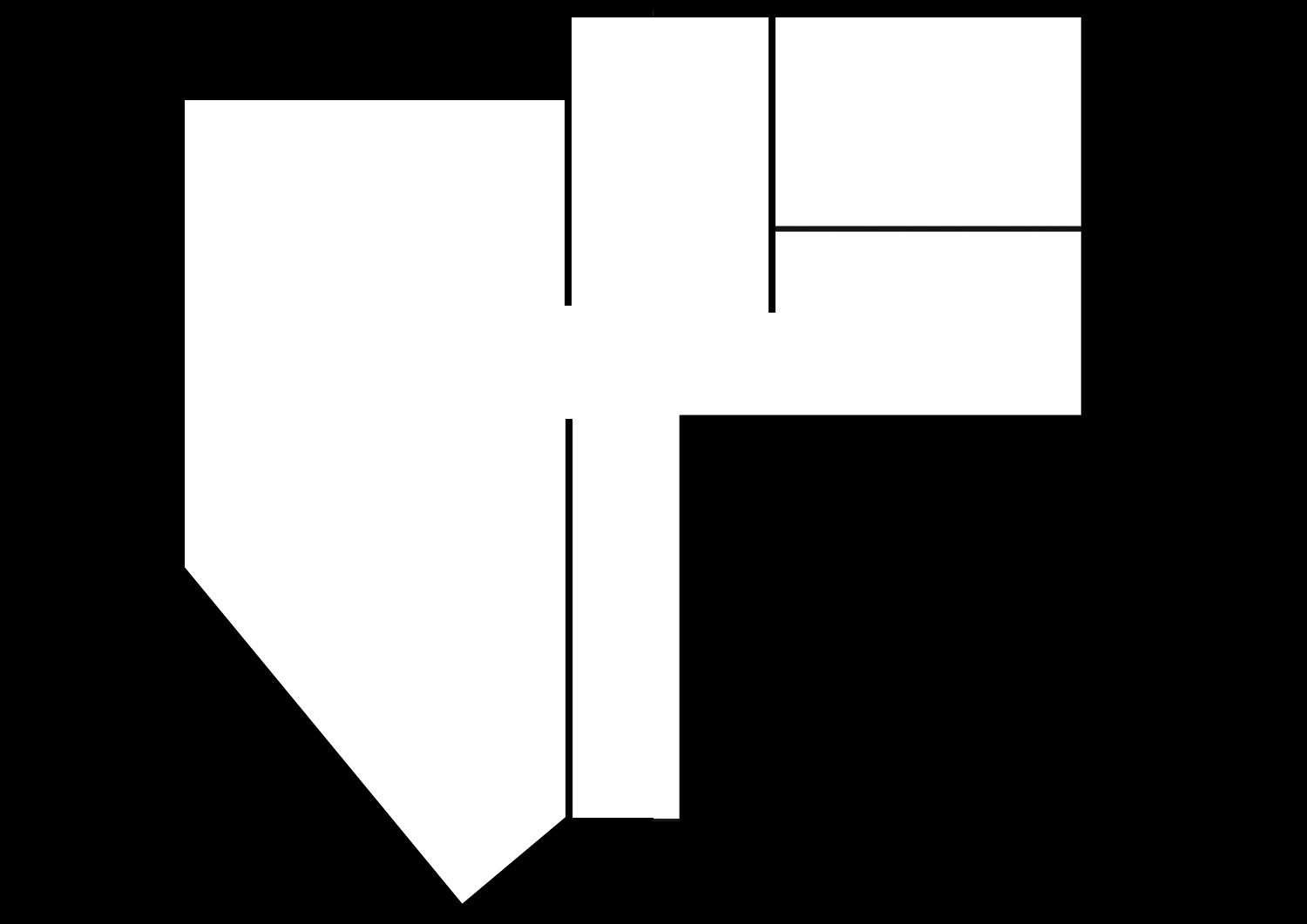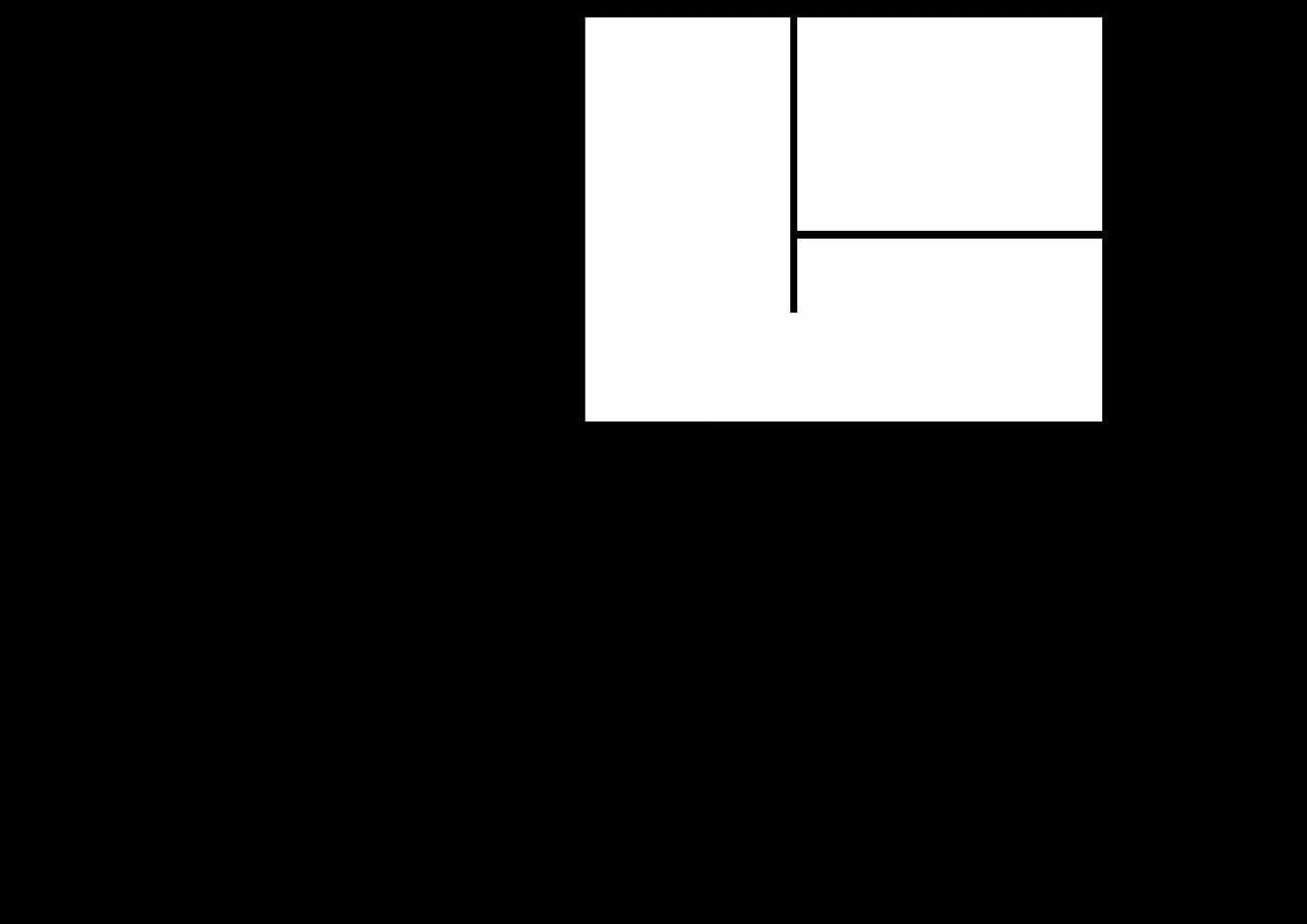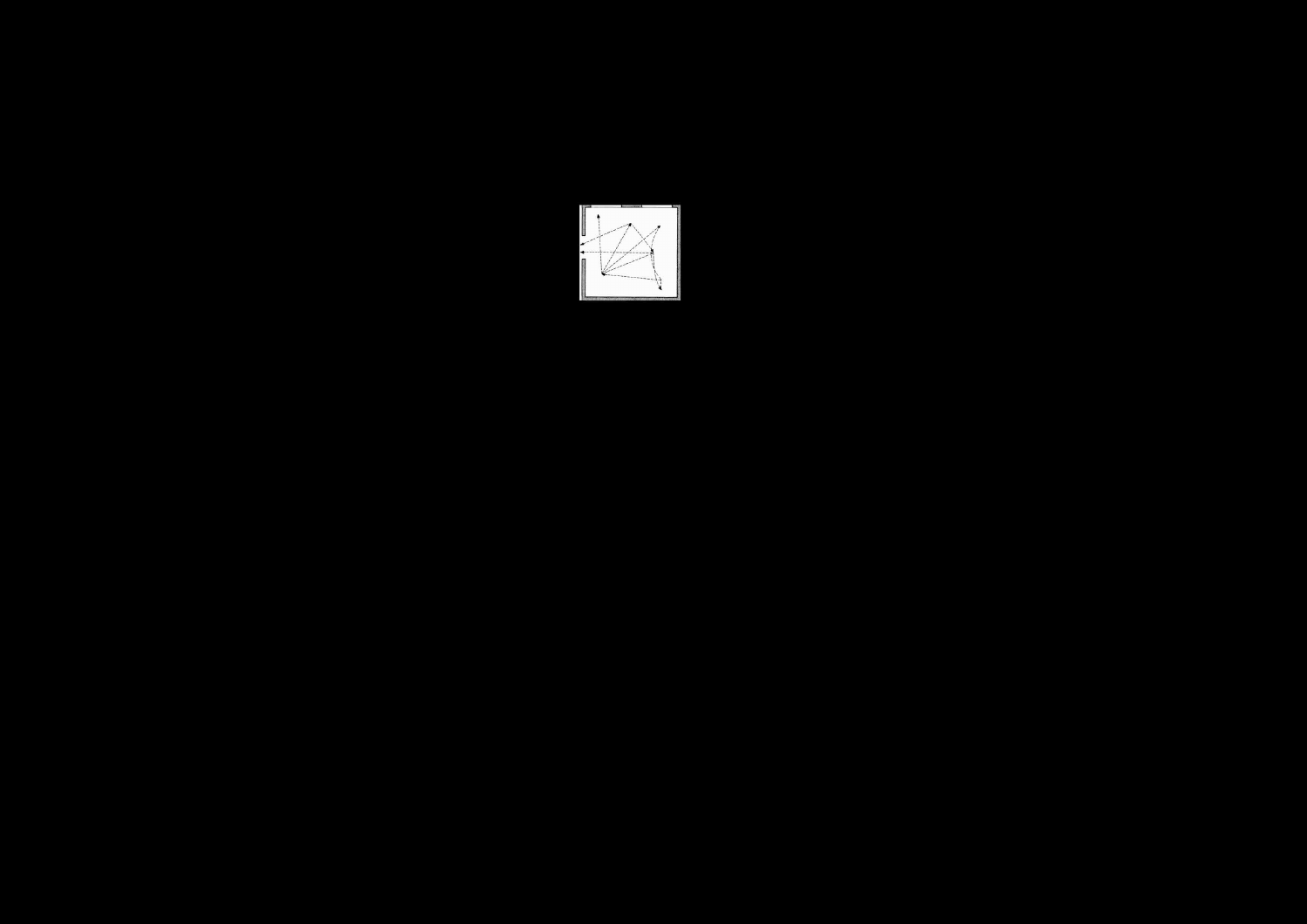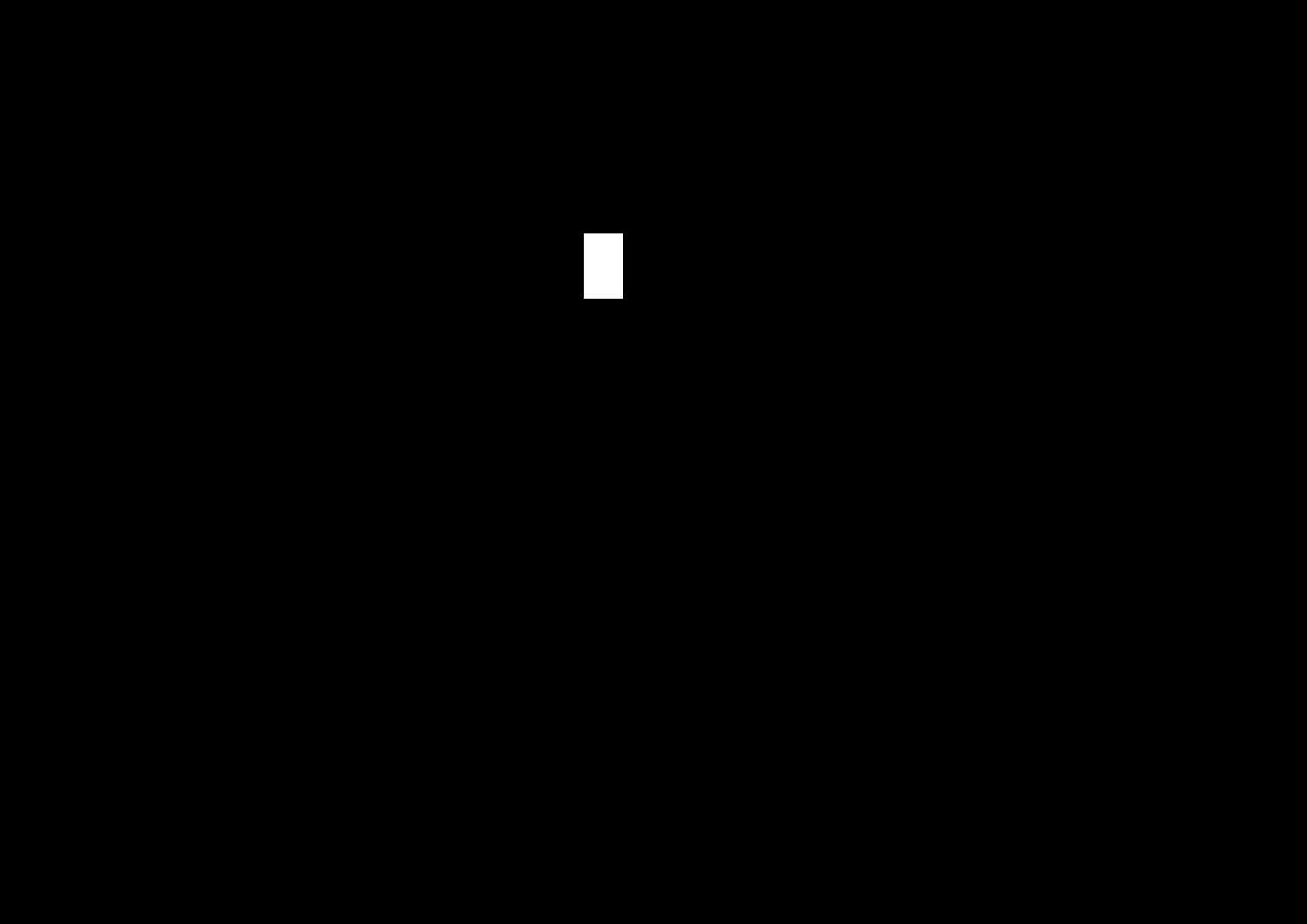*Biba Bell arbeitet als Tänzerin und Choreographin. Eines ihrer Solo-Stücke,* It Never Really Happened*, führte sie 2015 in ihrem Apartment im Mies van der Rohe Hochhaus in Detroit auf. Ich habe Biba Bell in Bremen kennengelernt und dort eine ihrer Auführungen von* à residence *im Künstlerhaus gesehen. Der Impuls zu diesem Gespräch geht von einem Interesse an Beschreibungen aus, an den Möglichkeiten der sprachlichen Übersetzung von Bewegung. Ich wollte herausfnden, inwieweit der Begrif des* Templates *für das Verhältnis von Architektur und Körper hilfreich sein kann. Wie stellt sich diese Problematik, aus der Perspektive der professionellen Tänzerin dar, etwa als Spannung zwischen Training und Improvi sation, formalisierten Bewegungsabläufen und Afektproduktion.*

**Karolin Meunier:** Wie bist du dazu gekommen, ein Stück für dein Apartment in Detroit zu konzipieren und es dort aufzufüh ren? Damit stellt sich ja zwangsläufig die Frage nach der Beziehung zwischen domestizierten und tänzerischen Bewegungen, und inwiefern sich die Bedeutung von Wiederholung und Gewohnheit verschiebt – wenn man an Bewegungen zu Hause und im Haushalt denkt, im Vergleich zum Tanz oder Tanztrai ning.

**Biba Bell:** Das Apartment habe ich zuerst gemietet, um dort ein Stück zu machen. Schließlich habe ich angefangen, darin zu wohnen, aus anderen Gründen. Es hatte für mich schon immer den Charakter eines Theaters, eines bestimmten Theaters, um eine Figur zu entdecken und zu entwickeln. Es hat außerdem mit Detroits Geschichte zu tun, dessen Modernismus ja vor allem mit der Rolle von Industrie und Montagearbeit erklärt wird. Aber Detroit ist eben auch eine Stadt des Wohnens. Mich interessiert dessen klassisch-modernistische Architektur, die Mies van der Rohe-Wohnsiedlung von 1958. Im Tanz ist diese Form des Modernismus von der Kultivierung einer bestimmten Idee des Körpers geprägt, eines effizienten Körpers, dessen Eigenschaft oder ästhetisches Attribut die Wiederholung ist. Das Apartment war ein Weg um diesen Aspekt mit dem Per sönlichen zu verknüpfen und herauszufnden, was das für mich bedeutet. Im Grunde ist es ein sehr priviligierter persönlicher Ort, um für jemanden zu tanzen, es ist eben kein Theater oder ein anderer kastenartiger Raum.

**K:** In dieser Vorstellung von praktischer Wohnraumarchitektur geht es auch um Design als Template, das auf unsere einfachsten Bedürfnisse zu reagieren scheint und sie zugleich dadurch formt.

**B:** Auf eine bestimmte Art bringt das Zuhause einen naturali sierten Körper hervor, etwas wird konstruiert. Beim Tanz ist es ähnlich, wir können über dieses hochkultivierte Training oder diese Techniken nachdenken, die ein Körper lernt – die ich gelernt habe, über die Art, wie sie mich, meine Bewegungen, meine Entscheidungen strukturiert haben. Es gibt verschiede ne Weisen, wie ästhetische Prinzipien auf den Körper übertragen werden, ob er hochgehoben wird oder auf der Erde steht, wo das Zentrum liegt, oder wie seine Ausrichtung auszusehen hat. Und wie diese Bewegungen mit Gender, *race* und all diesen an deren Variablen korrespondieren. Mich interessiert das Zuhause als Ort der Arbeit, was dort passiert, welche Afekte produziert werden. Es ist schließlich auch ein Raum, in dem Gefühle exis tieren können, als eine Art Zufuchts- oder Rückzugsort. Das ist ein weiteres Element, ein Kommentar auf das Gendering von Gefühlen, die afektiven Ökonomien. Und dann, ja, ich denke in Bezug auf dieses Projekt bedeutet modernistischer Tanz durch aus Effizienz und einen organisierten Körper zu haben. Gleichzeitig tendiere ich dazu, die Dinge ins Extreme zu ziehen, sie zu intensivieren und einen Weg zu finden, etwas seltsam und beunruhigend werden zu lassen, es auch choreographisch aufzulösen.

**B:** Das Publikum ist einfach da, wo es eben ist. Oft stehen sie mit mir auf dem kleinen Treppenabsatz, und dann fange ich an runterzugehen, und gerade das ist wirklich seltsam. Weil ich ziemlich fexibel bin, sind meine Beine in diesem extremen Spagat. Ich mache Sachen, die eigentlich akrobatisch sind. Es ist seltsam, einen Körper dabei zu beobachten, es macht ihn zum Objekt. Auch das macht es unbehaglich, für die Betrachter\*innen. Ich versuche einfach, ruhig zu bleiben und meinen Job zu machen. Ich konzentriere mich auf die Aufgabe und nehme sie ernst, das erlaubt mir einen gewissen Grad an Formalismus. Und was ist Formalismus im Tanz? Ich produziere auf diese Weise einen Raum, der dem Publikum ein wenig Abstand erlaubt, kein objektiver Abstand, eher ein Abstand ohne objektiv zu sein.

**K:** Im Künstlerhaus Bremen hast du ein neues Stück entwickelt, *à residence*, dessen Repertoire sich teilweise auf die Arbeit in Detroit bezieht, jedoch formal anders funktioniert, installativer. Während der Ausstellung hast du an festgelegten Tagen über einen längeren Zeitraum unterschiedliche Auführungen realisiert. Die Performance, die ich gesehen habe, der Tanz in der Hofein fahrt, war nur ein Teil davon.

**Gespräch zwischen Biba Bell**  Bell **Gespräch zwischen Biba B<br>und Karolin Meunier**<br>Berlin, Juni 2015 **und Karolin Meunier** Berlin, Juni 2015

**B:** Das Stück hat an drei verschiedenen Stellen desselben Gebäudes stattgefunden – in der Hofeinfahrt, auf dem Dach und im Treppenhaus. Bei der Eröfnung habe ich alle drei Teile zum ersten Mal und hintereinander an den verschiedenen Stellen aufgeführt. Ich hatte das Material und wusste, was ich machen wollte, aber ich habe bewusst nicht vor Ort geprobt.

> **B:** Absolut. Du machst diese Bewegungen in deiner Küche wieder und wieder. Du kennst den Raum, du kennst die Dimen sionen, du weißt, wo du dir den Kopf stoßen wirst. Genau das heißt es, im Haushalt tätig zu sein: die Wiederholung von Tätig keiten, Gewohnheiten zu haben. Das ist eine häusliche Erfah rung der Sinne, der Körper, der Rhythmen, all dessen.

**K:** Kannst du beschreiben, was du genau gemacht hast? Wie war es auf der Treppe?

**B:** Die Treppe war wirklich schwer und wirklich seltsam. Wahrscheinlich, weil es so ein kleiner Bereich ist. Ich habe oben angefangen und dann alle vier Absätze gemacht. Je der Absatz ist nur ungefähr so groß. Es haben vielleicht insgesamt etwa sechs Leute sehen können, was ich auf der Treppe mache. Es ist sehr schmal und eine unangenehme Situation. Es ist einfach merkwürdig. Ich gehe, ich fange an, sehr langsam, eine Art Adagio, das ist harte Arbeit und für mich sehr anstrengend. Ich gehe langsam auf den Boden runter, in einer Art Grand-Plié. Ich lege meine Hände auf den Boden, aber meinen Körper halte ich gerade. Nur meine Hände und Füße berühren den Boden. Meine Aufgabe ist es, den Oberkörper senkrecht zu halten. Also sehe ich aus, als würde ich sitzen und mich dabei bewegen und verschieben. Es bleibt immer eine Handbreit Abstand zwischen mir und dem Boden. Und zur gleichen Zeit vermesse ich gewisser maßen den Raum mit meinen Beinen und Füßen. Ich drehe und verschiebe mich ständig. Meine Beine sind dort drüben, aber gleichzeitig versuche ich, meinen Körper hier gerade zu halten, den Rücken – ich versuche, mich gerade zu halten, so dass ich ständig um diese sehr aufrechte, sitzende Figur kreise. Und in gewisser Weise könnte es ein Fläzen, Hinlegen, diese Pose des Hinlegens sein. Doch weil ich mich selbst vom Boden weghalten muss, gibt es immer diesen merkwürdigen Eindruck einer Schwierigkeit oder Spannung. Es entsteht tat sächlich eine starke Spannung, aber ich versuche nicht, mehr daraus zu machen als es ist, es ist einfach so, dass ich der Aufgabe gewachsen bin. Ich sehe mich um und mache mir klar, wo ich meinen Fuß hinsetze, und so taste ich den Raum ab. So komme ich langsam runter und gleichzeitig versuche ich, meinen Körper komplett senkrecht zu halten, so dass es aussieht, als würde ich die Treppe heruntersteigen. Auf diese Art gehe ich fünf Stufen runter, bis zum Absatz, und dann mache ich weiter, ich gehe fünf Stufen runter, und dann nochmal. Und dann stehe ich auf und gehe weg.

**K:** Und das Publikum steht an einer Stelle?

**K:** Als ich deinem Tanz in der Einfahrt von der Straße aus zu gesehen habe, kam mir die Bewegungsabfolge sehr reduziert und formalisiert vor, sehr plastisch, oder es war, als würdest du mit diesen Bewegungen einen zweiten Raum um dich herum defnieren. Wie würdest du die Choreographie beschreiben?

**B:** Wie ein Aufziehspielzeug.

**K:** Ein Aufziehspielzeug?

**B:** Ja, du ziehst es auf und dann funktioniert es. Es war, als wür de ich einen Motor anwerfen und dann passierte etwas; und die Choreographie war der Motor und ich war nicht wirklich sicher, was dann passieren würde. Das ist die Arbeit, die ich am meisten auf diesen Ort zugeschnitten habe, sie ist ganz gezielt für diese Architektur entwickelt.

**K:** Es war, als hättest du sehr begrenzt Platz. Ich dachte an eine Küche und wie du die Bewegung dort machen würdest, wie weit du in jede Richtung gehen kannst und wie oft du dich dort drehen kannst. Und indem du diese Bewegung in der Aufahrt ausgeführt hast, hast du diesen kleineren Raum defniert, einen imaginären Raum um dich herum.

**K:** Und dann gibt es den dritten Teil auf dem Dach des Künstler hauses. Konnte dir das Publikum dahin folgen?

**B:** Ja, sie stehen mit auf dem Dach. Zuerst sehen sie mich auf dem Boden liegen. Wenn ich schließlich aufstehe, fange ich an, eine langsame Drehung zu machen. Und ich atme sehr schnell ein und aus, jede Sequenz dauert zwischen zwei und fünf Minuten und es sieht aus wie ein Schluchzen. Doch diese Bewegung kommt von einem fast schon gewaltsamen Atmen, es ist ein Zittern aus der Mitte des Körpers heraus, von den Organen, von diesem Schild aus meinen Bauchmuskeln. Deswegen war die Szene so intensiv, auch das Geräusch, das sie hervorruft. Es ist sehr präsent und hört nicht auf. Es ist ziemlich anstrengend und anspruchsvoll. Manchmal wird mir dabei schwindelig. Ich wollte vermeiden, dass die Leute sehen, dass ich nicht weine. Deswegen habe ich mein Gesicht ver deckt. Obwohl es aussieht, als wollte ich meine Tränen verste cken, war es tatsächlich eher praktisch und sehr formal, wie ich darüber nachgedacht habe. Ich wollte nicht, dass die Leute sehen, dass ich *nicht* weine und keinen gequälten Ausdruck im Gesicht habe. Und dann lasse ich an einem bestimmten Punkt nach dieser längeren Sequenz meine Hände fallen und sehe die Leute an. Es ist für mich keine emotionale Erfahrung, aber ich bringe mich mit dieser Aktion an körperliche Grenzen. Die Art, wie ich dort getanzt habe, war nicht darauf angelegt, das Publikum zu beeindrucken, es war eher ein Verständnis von Schauspielen als etwas, das autonom abläuft.

**K:** Ja, und vielleicht kann ich als Zuschauerin auch diese Auf gaben und formalen Idee sehen und darüber nachdenken, was sie aktivieren. Es werden Gefühle, Afekte produziert, doch ich verstehe, wie es gemacht ist, und das ist die interessante Erfahrung dabei. Du zeigst, was du vorhast, es scheint nur um diese Aufgabe zu gehen, doch ich sehe auch die Konsequenzen dieser Aufgabe, und die produzieren etwas anderes.

**B:** Das sind intensive Momente für das Publikum. Ich möchte niemanden manipulieren, aber es stellt diese Efekte, diese Figur und diese Körperlichkeit her, mit der man dann konfrontiert ist. Wenn ich davon spreche Afekte zu kristallisieren – das ist es, was ich tänzerisch versuche, es ist immer diese Form der Wiederholung und der Verfremdung.

**K:** Zum Beispiel mit dem Gesicht zu arbeiten, sozusagen eine Aufgabe für dein Gesicht zu haben. Die Betrachter\*innen sehen einen Ausdruck, doch dieser ist nur das Ergebnis einer bestimmten Bewegung.

**B:** Es gibt einige Stücke, in denen ich mein Gesicht verdecke, oder mit meinem Gesicht spiele. Das ist für Performer eine wichtige Frage: Was machst du mit deinem Gesicht. Ich habe mit Sachen wie Perücken oder Hüten gearbeitet, die meine Gesichtszüge verschwinden lassen, und die das Gesicht im Grunde an einen anderen Teil des Körpers verschieben. Das ist ein Aspekt. Zugleich geht es darum, das Verhältnis des Körpers zum Raum zu defnieren. Und ich mag es, meinen Körper auszuweiten und zusammenzuziehen, nicht als eigent liche Bewegung, sondern meinen Körper größer erscheinen zu lassen, als er eigentlich ist, oder kleiner als er ist.